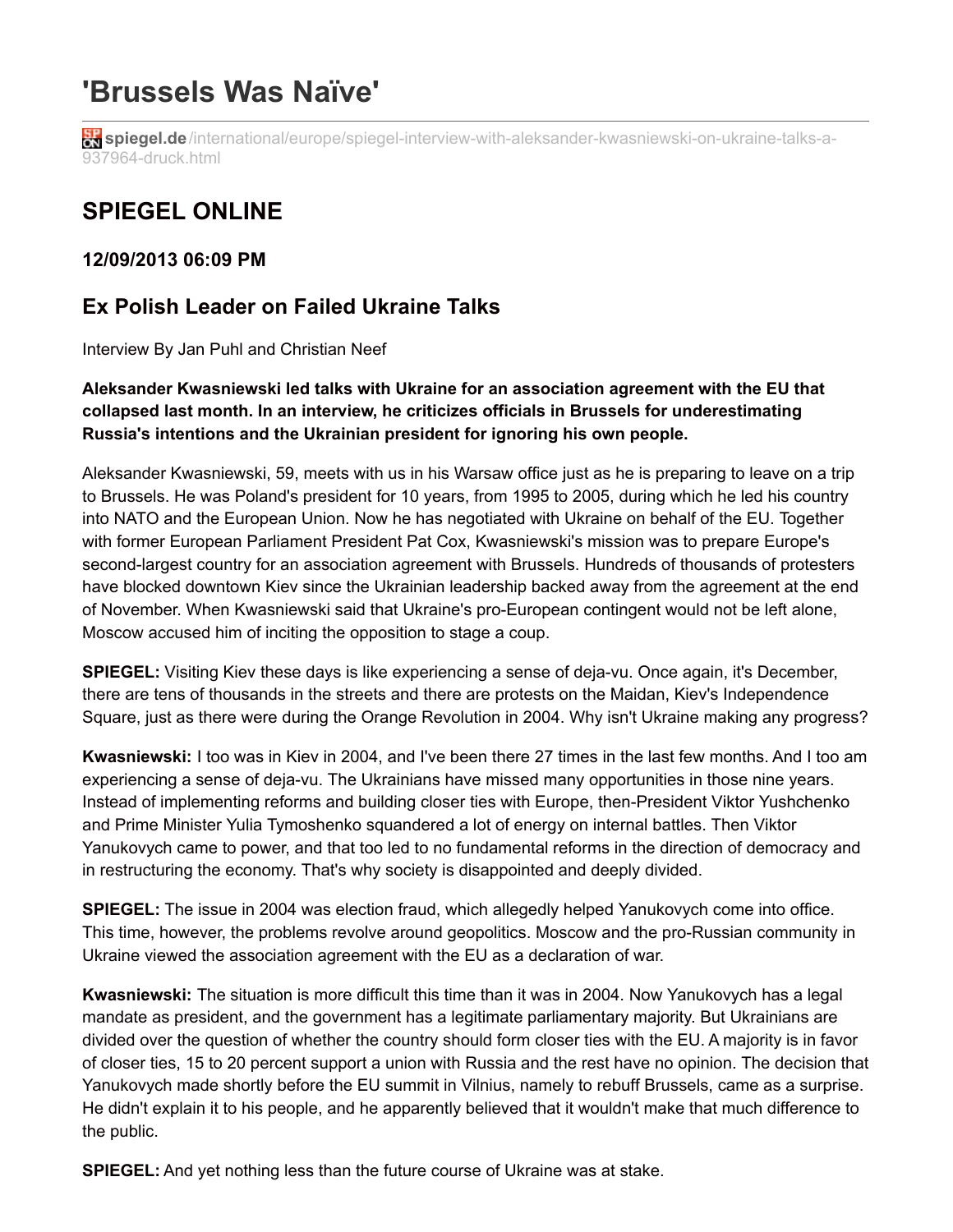**Kwasniewski:** That's why there are now such divergent reactions. The people in Sevastopol want Russia to intervene militarily, because the majority of the population on the Crimean Peninsula is Russian. And then there are places like Lviv, the most pro-European city in Ukraine, where the mayor no longer wants to submit to the central government's authority. After 22 years of independence, and after all the frustrations, the question of whether Kiev will turn toward Russia or the EU is anything but abstract, especially for young people.

**SPIEGEL:** The government accuses the pro-European demonstrators on the Maidan of preparing a coup. It wouldn't take much for the situation there to escalate.

**Kwasniewski:** Now that the no-confidence vote against the government has failed, it's possible that the protesters will lose their momentum. That, in turn, could be a signal to law enforcement to use force.

**SPIEGEL:** How would the EU react?

**Kwasniewski:** It has to convince both sides to forego violence, and to push for talks between the government and the opposition. It has to say that the door to the EU remains open, including the possibility of returning to the negotiating table. Experts need to discuss how best to help Ukraine financially. And, last but not least, the EU must make it clear that the kind of pressure Russia has recently applied is unacceptable.

**SPIEGEL:** Did Brussels truly believe that Russia would quietly look on as the EU signed an agreement with Ukraine that was described as "historic," one that ties Kiev more closely to the West?

**Kwasniewski:** I still remember a speech Yanukovych gave to the parliament, in which he said that integration with Europe was a priority, and that modernizing the economy was only possible in close collaboration with Europe. With the exception of the communists, he had the support of all parties in the parliament at the time. And there is no reason not to believe those statements. But then there was suddenly a radical change of opinion.

**SPIEGEL:** Because Russia got tough and refused to allow Ukrainian goods in the country? It was a reaction that the EU apparently didn't expect.

**Kwasniewski:** Yes, Brussels was naïve. From Putin's perspective, Ukraine is an important factor, perhaps the most important one of all. He can't achieve his goal of creating his own Euro-Asian union without Ukraine. The West underestimates Russia's determination, but it also underestimates what is happening in Kiev.

**SPIEGEL:** You and Pat Cox spent the last few weeks in constant meetings with Yanukovych. How was that?

**Kwasniewski:** We met with the president 20 times, as well as with the government and the opposition, and we even visited Yulia Tymoshenko. We spoke with Yanukovych for at least 50 hours altogether. We pushed for liberalization of electoral law and the judiciary, as well as a reform of the public prosecutor's office, which still operates on the basis of the Soviet model. And we managed to secure the release of three of the most prominent political prisoners: the former ministers of defense, the interior and the environment.

**SPIEGEL:** Did you see that as a sign that Yanukovych was serious about the EU?

**Kwasniewski:** He seemed to be truly serious. But the mood changed in the summer, when the Russians began blocking Ukrainian exports. Many lawmakers with ties to companies began applying more pressure on the ruling party. These are companies that sell products to the Russian market, so they begged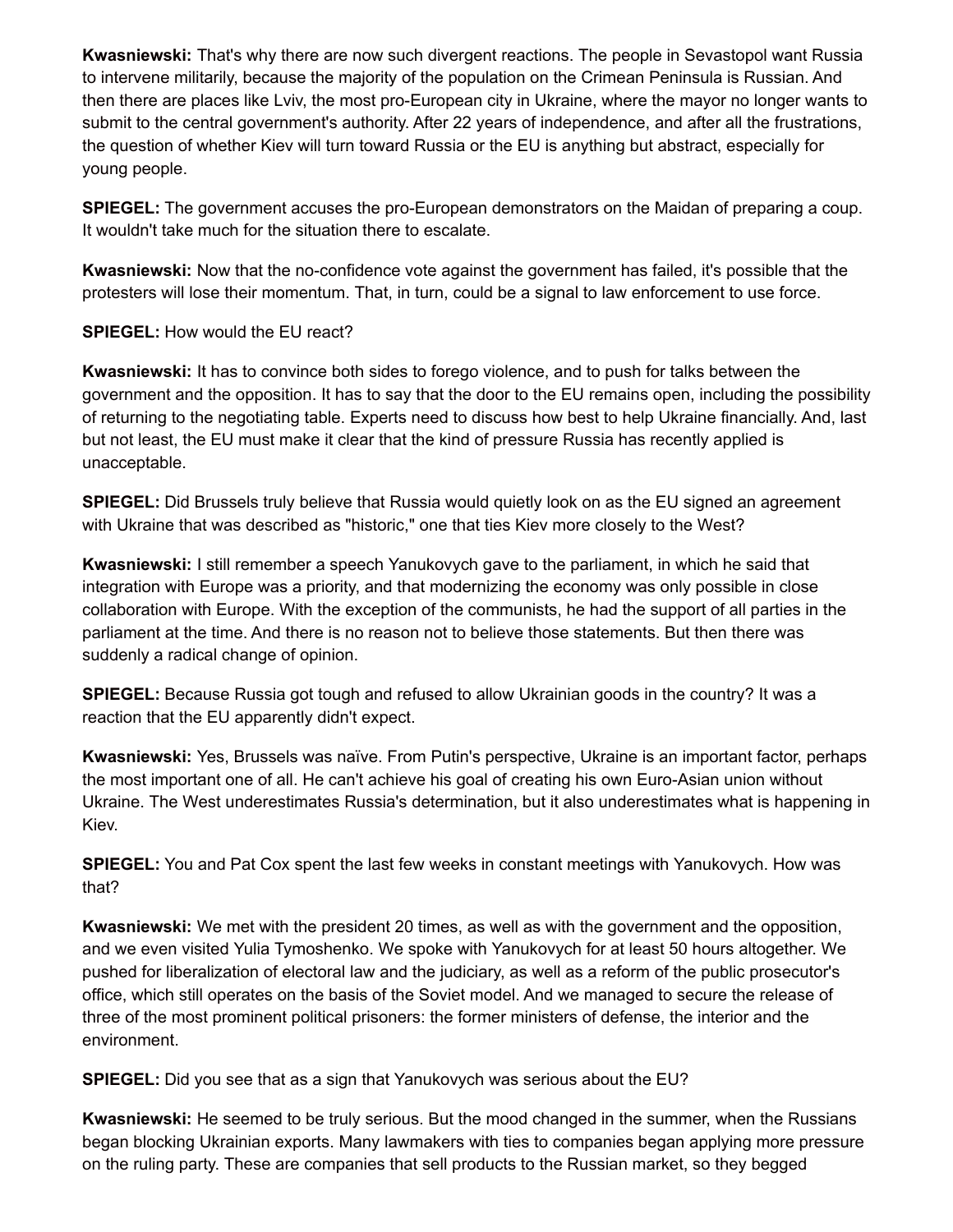Yanukovych and his party for help. They said that they were out of money and that people were losing their jobs. That was when Putin's meetings with Yanukovych began, and soon they became longer and longer.

**SPIEGEL:** What sort of a man is Yanukovych? Many say that he isn't very sophisticated intellectually.

**Kwasniewski:** Yanukovych knows his way around Ukrainian politics very well, in good times and bad. After his defeat in the 2004 election, he didn't succumb to depression but in fact managed to stage a comeback in 2010. He is a tough man and a tough politician. His experiences have made him a suspicious person. Communication isn't his strength. He's more of a technocrat. And his family has gained a lot of influence.

**SPIEGEL:** Does he have a political vision?

**Kwasniewski:** I would have said yes until recently. But in the last few days, I've realized that the Ukrainian leadership has no strategy, and that it only sees things in the short term, so as to survive the next few months. That's why it didn't anticipate the public's reaction, which it believes is not spontaneous but is in fact being organized from abroad.

**SPIEGEL:** Did Yanukovych use the EU to boost his profile with Putin, who had humiliated him so often? And to demand more money?

**Kwasniewski:** Of course he tried to exploit our talks to get more out of Russia, to tell the Russians: Look, Europe wants us, so you'll have to up the ante. That's how Ukrainian politicians have thought for the last 22 years. The balancing act between the West and the East has created a vacuum. That's why the economy is in such poor shape today, it's why no one trusts the state and it's why millions of people are emigrating. The Ukrainians don't like to hear it, but we Poles are a good example of how the path to the West can be worth it. We had about the same per capita income as Ukraine 20 years ago. Today it's three times as high.

**SPIEGEL:** Did the EU believe that if it convinced Yanukovych to implement a few liberal laws, Kiev could no longer be knocked off its course toward the West?

**Kwasniewski:** Ukraine is not an ideal country, nor will it be one for a long time to come. But we have the opportunity to introduce it to our standards. If we don't do that, Kiev will follow the Russian and the Belarusian model. Ukraine was strongly under Russia's influence for centuries, and its people experienced a very brutal form of communism. There are plenty of historical and geopolitical features and conflicts. Only a European strategy will help Ukraine emerge from the crisis. Fortunately, the country has a very lively civil society, which wants to be in the EU.

**SPIEGEL:** The EU seems pretty naïve in its dealings with the East. The West helped write the new constitution in Russia, and yet sentences are still pronounced by telephone. In Belarus, the EU agreed to a reasonably fair presidential election with (President Alexander) Lukashenko, and then the opposition leaders were arrested on the evening of the election.

**Kwasniewski:** We have a different mentality. Democracy is an intrinsic value in the West, but in the East power is the key value. Leaders in the East say: We will apply democracy if it serves our needs. If not, we will use a different method.

'We Have To Pursue a Common Policy Toward Russia'

**SPIEGEL:** Why did the EU make the release of Yulia Tymoshenko a condition?

**Kwasniewski:** Cox and I were asked to find a solution to the case, so that the association agreement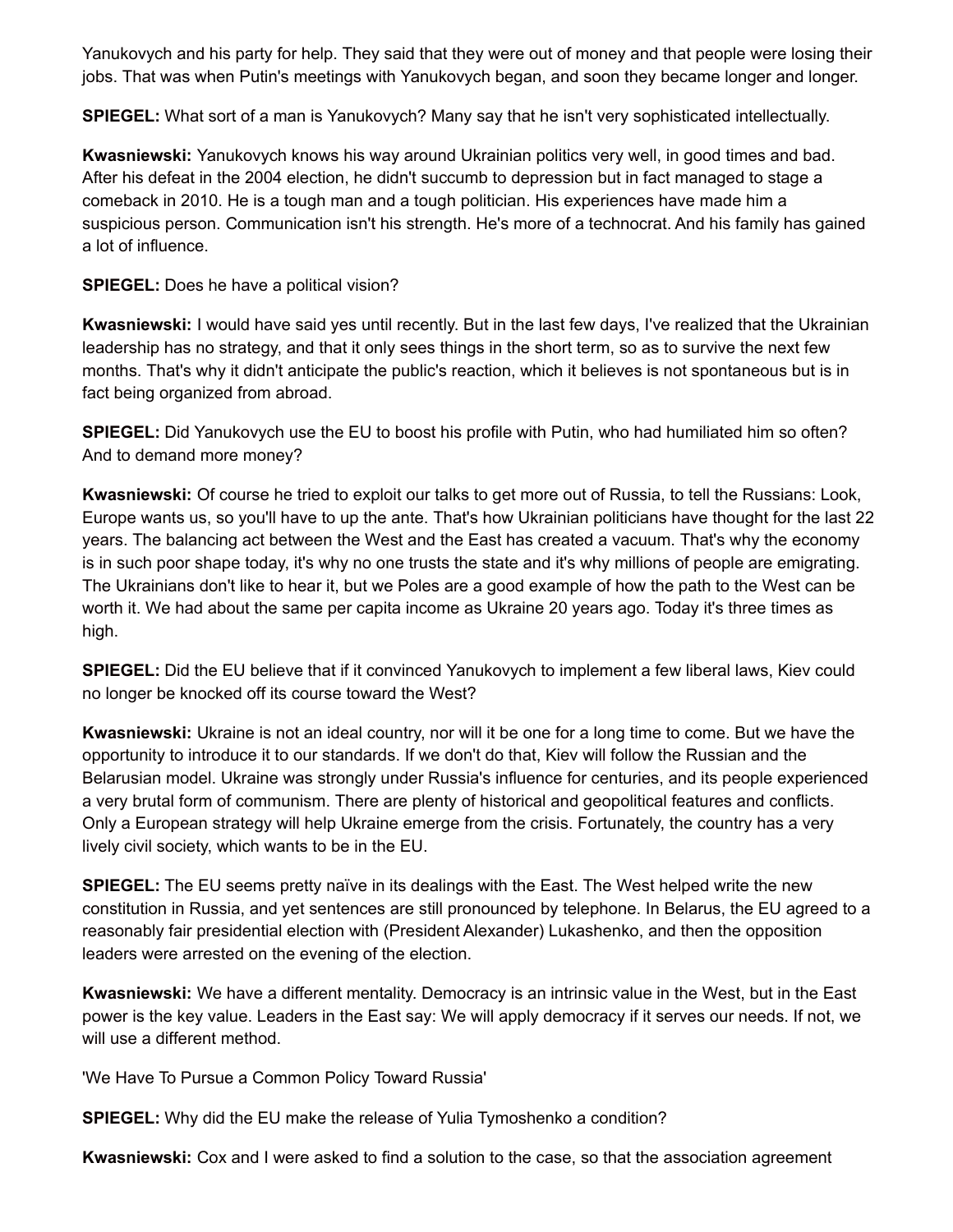could be signed. It could also have been a partial pardon, and a reduction of her prison term to two years. Then Yanukovych himself proposed allowing her to leave the country for medical treatment. But his supporters wanted her to serve the full sentence.

**SPIEGEL:** Was it a mistake to insist on her release? It meant a loss of face for Yanukovych.

**Kwasniewski:** From today's perspective, perhaps. At an earlier point, it might have possible to convince them to allow Tymoshenko to leave the country for an operation. Yanukovych wouldn't have lost face, but he would have demonstrated that he is capable of a humanitarian gesture. After all, it was a question of medical treatment and not Tymoshenko's rehabilitation. Continuing to keep her imprisoned is far more costly, politically speaking.

**SPIEGEL:** The other problem that seemed unsolvable at the end was the money. The 610 million (\$836 million) in aid that the EU was offering was a ridiculous sum. Ukraine is in a deep financial crisis.

**Kwasniewski:** Yes, Ukraine needs help as quickly as possible. There were talks with the International Monetary Fund, but it set very strict conditions. For instance, the IMF wanted Ukraine to raise natural gas prices, which are highly subsidized. That's political suicide, shortly before elections. The EU could have thought about short-term aid and asked for more lenient solutions from the IMF. That, unfortunately, is only happening now.

**SPIEGEL:** Meanwhile, Moscow is offering the Ukrainians several billion euros.

**Kwasniewski:** No such promise is specifically on the table yet. Ukraine is stilling paying the highest price in Europe for Russian gas.

**SPIEGEL:** Was Russia's threat to drive Ukraine into national bankruptcy if its signed the association agreement a bluff?

**Kwasniewski:** I'm afraid it was real.

**SPIEGEL:** Then the EU should have acted more consistently. Didn't it take the association agreement seriously enough?

**Kwasniewski:** No, everyone really wanted it. The main weakness of this document is that there is no mention of the prospects of membership, because not everyone in Europe agrees on the issue.

**SPIEGEL:** Why does the EU need a country that's a patchwork rug with enormous social differences, and where there is no uniform national interest? We've already regretted the accession of Romania and Bulgaria.

**Kwasniewski:** Solidarity is the foundation of Europe. If we question that, we don't stand a chance. We in Europe know all too well where national egotism can lead. We should stick to the plan to bring the Eastern countries into the orbit of our values.

**SPIEGEL:** Vladimir Putin is celebrating one triumph over the West after another: Snowden, Syria and now Ukraine. He sees the West as a paper tiger, especially the EU. How will we ever be able to reestablish a normal dialogue with Russia?

**Kwasniewski:** The successes strengthen Putin's position in the short term, but they also hinder the necessary reforms. Russia needs modernization, economically, socially and institutionally. And it can hardly achieve that without the West. But Putin has to perceive Europe as a partner to be taken seriously. After all, the EU isn't an episode in history, like the Soviet Union. We have to solve our internal problems and pursue a common policy toward Russia. At the moment, we don't have one at all.